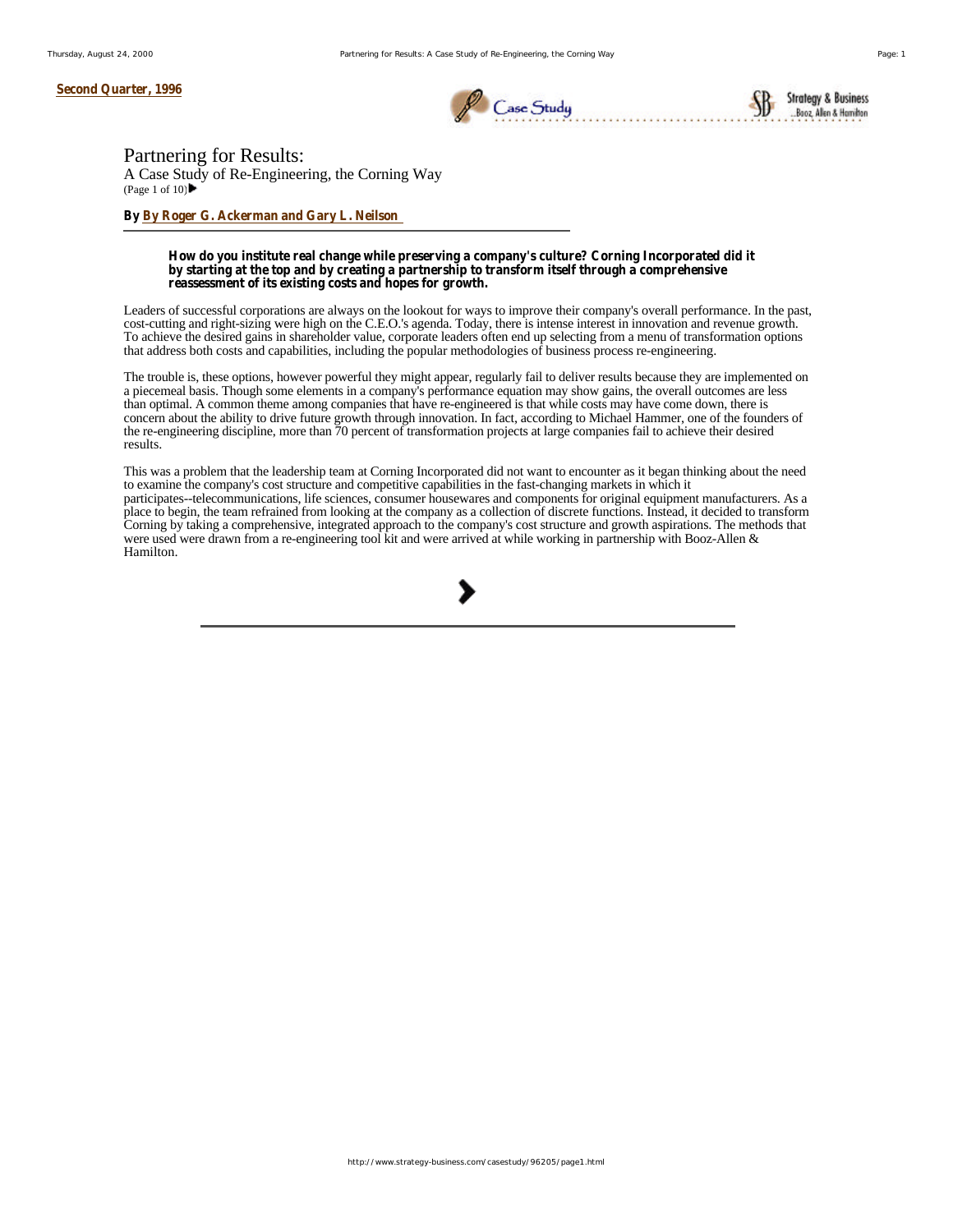

**Strategy & Business** Booz, Allen & Hamilton

**Partnering for Results:**

**A Case Study of Re-Engineering, the Corning Way**   $\blacktriangleleft$ (Page 2 of 10) $\blacktriangleright$ 

# **RE-ENGINEERING RE-ENGINEERING**

Corning has a long history of partnering with outside companies to drive change. Prior ventures with Siemens and Samsung, among others, focused on leveraging Corning's core skills in materials science to enter new markets (telecommunications and display products, respectively). In most cases, this model has proven quite successful. Since Jamie Houghton took over as C.E.O. in 1983, Corning's stock split three times, driven by growth in the optical fiber business and an expansion into the fast-growing clinical testing business. This time, however, the nature of change was fundamentally different. Increased competition in the optical cable business, the growth of managed-care providers driving down prices in the medical testing market and the entry of low-cost foreign competitors into the long-stable housewares market all highlighted the need to challenge existing business models. As a result, management identified the need to move quickly beyond a strategy of relying upon breakthrough new products and growth markets to one that also emphasized value, speed and customer satisfaction.

In late 1993, these issues were brought to the forefront when Corning posted flat operating earnings and a net loss of \$15 million, driven by a one-time write-down of its equity in Dow Corning related to legal issues associated with breast implants. This marked the first time in nine years that Corning had failed to meet its earnings targets. The market responded by reducing its valuation of Corning by 25 percent. This drove management to commit to establishing a program to produce significant improvements in performance across the company. As a result, management decided to undergo a structured re-engineering process to enhance Corning's competitive position, and ultimately shareholder value. Its goal was to reduce operating costs by some \$450 million over three years while creating the right capabilities to drive profitable growth.

#### Illustration by Evangelia Philippidis

While Corning management realized the need to take an integrated approach to transformation, it also recognized the necessity of working within the context of the company's environment. Since more than half of the 12,000 residents of the company's home town of Corning, N.Y., are its employees, a massive effort to reduce costs would have been disastrous to the community. Working with Booz-Allen, Corning established the platform of Corning Competes, avoiding the "R" word (re-engineering) and its negative "downsizing" connotations. The Corning Competes label gave management the vehicle to define Corning's purpose--preparing for growth and recognizing the need to deal with costs, but also being sensitive to the community. And community sensitivity is an issue, according to Mr. Houghton, who notes that Corning is "the biggest company in the smallest town in the United States" (The Economist, Sept. 9, 1995). Corning thus developed its own brand of re-engineering, one that made the human and community elements important considerations in how the goal was to be achieved.

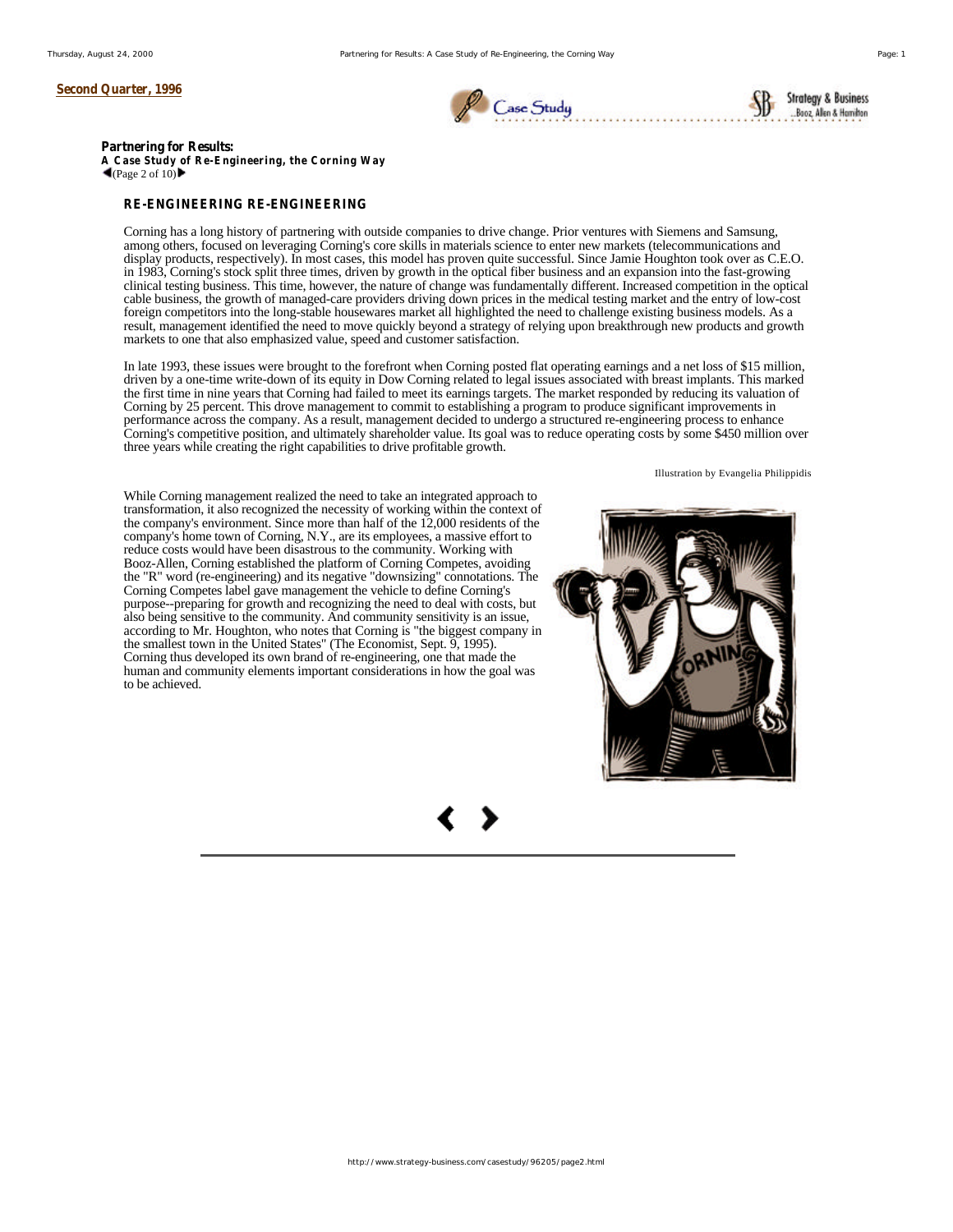

**Strategy & Business** 

Booz, Allen & Hamilton

**Partnering for Results:**

**A Case Study of Re-Engineering, the Corning Way**   $\bigtriangleup$ (Page 3 of 10) $\bigtriangledown$ 

# **WALK THE TALK, AND TALK A LOT**

To achieve its goals, management recognized that Corning's culture could use its own dose of re-engineering. In the past, visitors to the Corning valley would describe a paternalistic, functionally driven and risk-averse environment. Employees valued consensus; in the words of Jamie Houghton, people were "polite, and averse to confrontation." Kirk Gregg, vice president for executive resources and employee benefits, agreed, noting that "we spent a lot of time gaining consensus...we needed fewer committees, and more conviction." If Corning was to react faster to market and customer needs, management would have to speed decision making, create a cost-conscious environment and encourage the horizontal flow of information across the organization.

#### **EXHIBIT I "CORNING COMPETES" PARTNERSHIP STRUCTURE**



As a result of using a partnership format, there were defined roles for each of the participants, as well as the ground rules for the entire process. Corning did not want to turn the effort over to a consultant, but wanted a true partnership in driving change.

Not unique to Corning, however, was the issue of how to drive this change in the absence of a crisis situation. Ken Freeman, who was executive vice president for administration in 1994, put the problem this way: "We're trying to halt slow erosion, so it is hard for everyone to see the need for change." But change they did. Today there is a broad awareness of the need to manage costs and a renewed sense of urgency among the work force. Teams focus on continually improving process efficiency and effectiveness, and span the businesses identifying and communicating best practices. Says Norm Garrity, president of Corning Technologies, "As a result of the process, we move more quickly--today it is a different ballgame." While cultural change requires an ongoing focus, the Competes process greatly accelerated the institutionalization of new behaviors across the organization.

This change did not come easily, however. "You learn to get used to the things that constrain you--you just live with it," noted Bob Hoover, who was corporate director of manufacturing improvement in 1995. "This was our chance to change that behavior."

Early in the Competes process, management recognized that effective communication was essential for driving cultural change. Going after the hearts and minds of Corning's vital constituencies--employees, suppliers and customers--involved everything from town meetings and monthly Corning Competes bulletins to focus groups, surveys and the establishment of a 1-800 line. The goal of this communications process was to reach every employee on a regular basis with a consistent message. There was a focus on building in a feedback loop, so employees could express issues and anxieties about the process. This resulted in "Headlines in a Hurry," an electronic message center that responded to employee questions, typically within 72 hours. Senior management was heavily involved throughout the process, clearly demonstrating that change started at the top of the organization. This effort was geared toward defining the new vision for Corning, and promoting its acceptance.

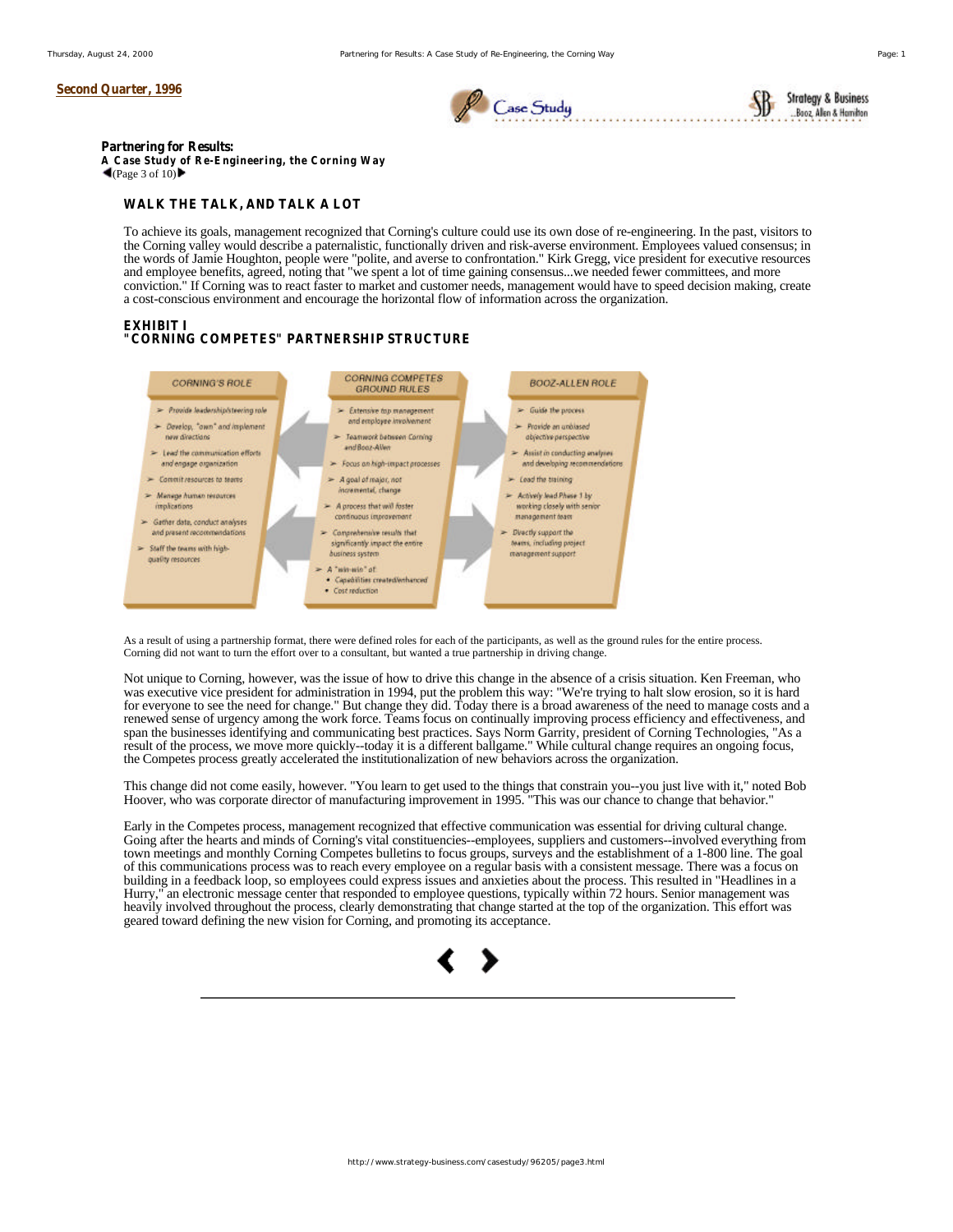

**Strategy & Business** 

..Booz, Allen & Hamilton

**Partnering for Results:**

**A Case Study of Re-Engineering, the Corning Way**   $\blacktriangleleft$ (Page 4 of 10) $\blacktriangleright$ 

# **AN ENGAGING PROCESS**

When the first Competes teams were established in January 1994, their mission was to engage the organization and challenge it to seek new ways of conducting business. They took a process-focused approach, examining processes that cut across the organization, delivered high value to customers and offered significant opportunity for improvement. This effort was driven by key Corning personnel who were pulled out of the organization, and assigned to Competes teams on a full-time basis in what became known as the "Donut Factory" approach (so named for an off-site team room located next door to a Dunkin' Donuts on Main Street in Corning). As businesses were initially reluctant to surrender their crack troops, this approach was first met with resistance. However, eventually Booz-Allen convinced Corning that it needed to get many of its best people working full time to develop the program.

# **EXHIBIT II "CORNING COMPETES" PHASES**



This figure demonstrates the phased approach used by the joint Booz-Allen and Corning re-engineering teams, along with activities during each stage.

Using an analytical, hypothesis-driven approach, the Phase 1 teams scanned the entire enterprise to find opportunities for improvement that would have the highest impact. When the results of the team's analyses became available, some of their findings were quite unexpected in terms of the magnitude of untapped potential. "One of our biggest surprises was the potential in manufacturing--we had always prided ourselves on what we were achieving in this area...but we put it on the list of areas to look at," a senior executive said. The teams determined that the other high-impact opportunities were in innovation, purchasing, and business and corporate roles (internal management practices).

After the opportunities were identified, follow-up teams were established to drive the process forward. Moving from Phase 2 to Phase 3 involved the development of specific and quantifiable improvement opportunities and the preparation of implementation plans. Phase 4, the final step, was to implement and track results, a process that is now well under way. According to Frank Jones, one of the Booz-Allen vice presidents working on the program, "Here the challenge was to insure that the process-focused ideas and recommendations were effectively owned and handed off to the line organizations." In all, the Competes process involved more than 300 people from the entire organization, from the boardroom to the shop floor. "We have been able to examine every aspect of the way we conduct business from top to bottom...it is a process we'll use over and over again and it has changed the way we work," a senior executive said.

The ability of the teams to drive change was due to several unique aspects of their re-engineering tool kit, including:

- 
- Top management's involvement and commitment
- Strong analytical content
- Structured communication process that focused on sharing information across the organization
- Rigorous, results-oriented program management
- Stretch goals in terms of both cost and capability
- Extensive training

These elements appealed to Corning's management team for several reasons. First, as the recommendations were driven by an analytical examination of the data, and would be based on facts, not opinions, they would be more readily accepted by the organization. In addition, the results would be easier to quantify (and measure) as both cost and capability base lines would be developed for each process. According to Jim Ramich, executive vice president for the information display group, balancing the goals as "half cost and half capability enhancement" would insure that the organization was ready to address its cost position in the short term, while building the capabilities to compete effectively in the long term. Extensive training with the B.P.R. methodology enhanced the "human capital" of the organization, insuring that re-engineering could continue on a smaller scale in the future. All of this was tied together in the development of an approach to communications that built acceptance of the effort, and laid the groundwork for cultural change.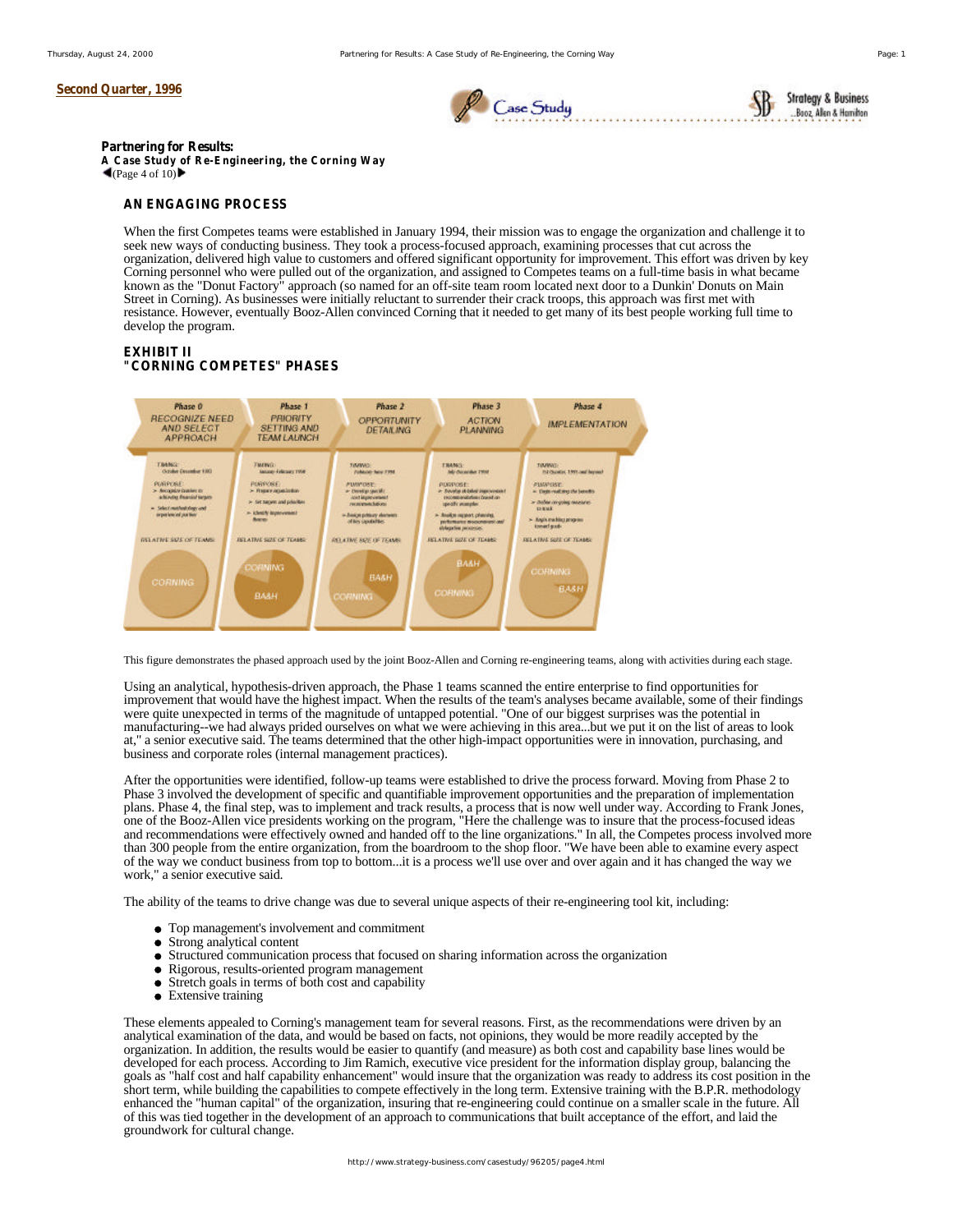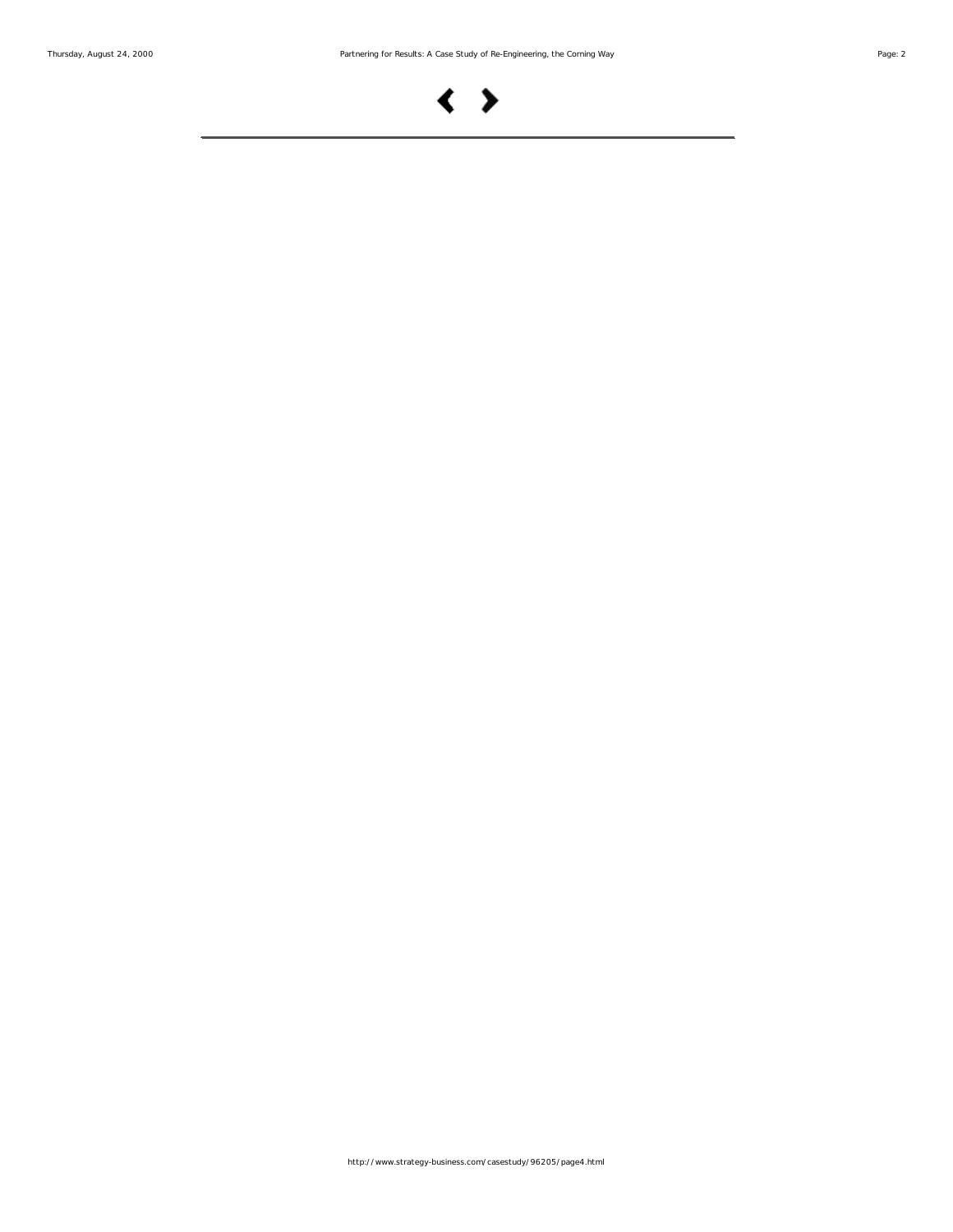

**Strategy & Business** Booz, Allen & Hamilton

**Partnering for Results:**

**A Case Study of Re-Engineering, the Corning Way**   $\blacktriangleleft$ (Page 5 of 10) $\blacktriangleright$ 

# **WE SHALL OVERCOME**

Even with their well-structured approach and deep tool kit, the teams were bound to face barriers to change. Some of these surfaced at the beginning of Phase 4, as team leaders exhibited a natural tendency to want to "declare victory" and move on. From their perspective, the major issues had been identified, process redesigns were completed and the benefits of the changes were quantified. But without a continued focus on implementing the re-engineered processes, the benefits would materialize only slowly, if at all. To overcome this common implementation hurdle, the team leaders were asked to construct "the wall," a detailed map of all the initiatives, their impact by location and time frame and who was responsible for their implementation. The use of visual cues, like color coding, immediately focused attention on initiatives that were not progressing as planned so that the appropriate actions could be taken. Team leaders knew that they were held accountable since the wall was regularly monitored by senior management.

While the use of the wall provided the incentives for team leaders to drive progress, there was also the need to build business buy-in of the changes. Though the team leaders had progressed through the process of developing hypotheses, gathering data and performing analyses, the company's operating businesses did not have the background on all of the details behind the changes. In addition, they had their own priorities to deal with.

Illustration by Evangelia Philippidis



To overcome resistance, senior managers recommended two approaches. First, they created the role of "sector implementor," to be filled by an individual from within the business who would be responsible for driving and tracking progress on each of the initiatives. Second, to help the businesses visualize the benefits, the teams publicized "quick hits" wherever possible. For example, the manufacturing team was able to cut variable costs while simultaneously achieving significant gains in available capacity by reducing complexity in one of the plants, by trimming the number of product variations and thus the number of times equipment had to be shut down for model changeovers. By communicating this success to the organization, the teams built momentum for change, increasing demand for their services company-wide.

Thus, by focusing on both team leaders and business buy-in, Corning management overcame the natural barriers to change that are the downfall of many re-engineering initiatives.

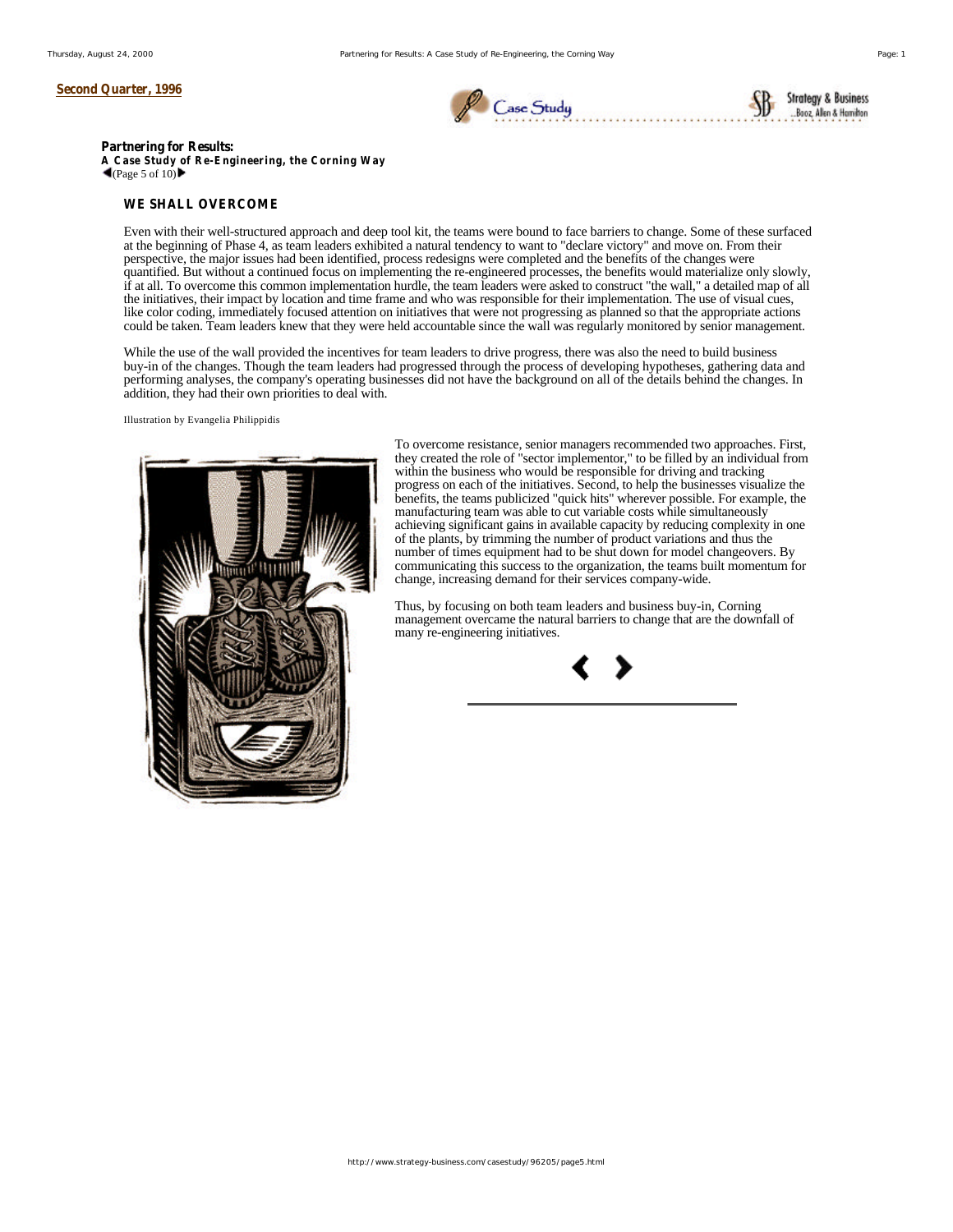

**Strategy & Business** 

Booz, Allen & Hamilton

## **Partnering for Results:**

**A Case Study of Re-Engineering, the Corning Way**   $\blacktriangleleft$ (Page 6 of 10) $\blacktriangleright$ 

# **RESULTS EXCEED TARGETS**

By engaging and challenging the enterprise, Corning has been able to achieve results that have exceeded goals in terms of both capabilities and cost reduction. Nearly every aspect of the business has experienced significant improvements in performance.

# **EXHIBIT III ENTERPRISE**





# *DELIVERY STREAM*

This figure demonstrates a framework that classifies the activities of the enterprise into three primary processes: innovation, delivery, and management and control. This model was used by the Phase 1 teams to define a new view of the organization that helped to move from a functional approach to a process-centered approach. As Corning serves multiple markets with many products, it was not possible to rally the organization around a single product or market. This framework proved a powerful tool in uniting the organization around key processes as a means to drive improvements in its competitive position.

One example of the benefits of the integrated approach taken by Competes comes from the purchasing organization. Corning had adopted a purchasing model designed around a group of experts in material categories who developed purchasing strategies and had, in fact, a strong track record of delivering year-on-year savings to the businesses. However, minimal linkages with the businesses resulted in strategies that were not well integrated with the business needs, leading to resistance in adopting the proposed approaches and to sub-optimal savings.

The approach adopted by the Competes teams involved locating senior buyers within key business units to improve two-way communication. This served to drive the businesses to agreement on budgeted savings for purchasing, and increased their "pull" to deliver results. Additionally, this approach reduced the level of transactional activity within purchasing, freeing up resources for strategy development and the rebuilding of purchasing management information systems. The Competes purchasing teams worked across all the businesses in this highly co-operative model to develop targeted purchasing strategies by commodity -- raw materials, supplies, services, energy, capital and purchased wares. To date, savings are flowing in at an impressive rate, and the targeted savings of \$85 million (on an annual basis) is likely to be achieved one year ahead of schedule.

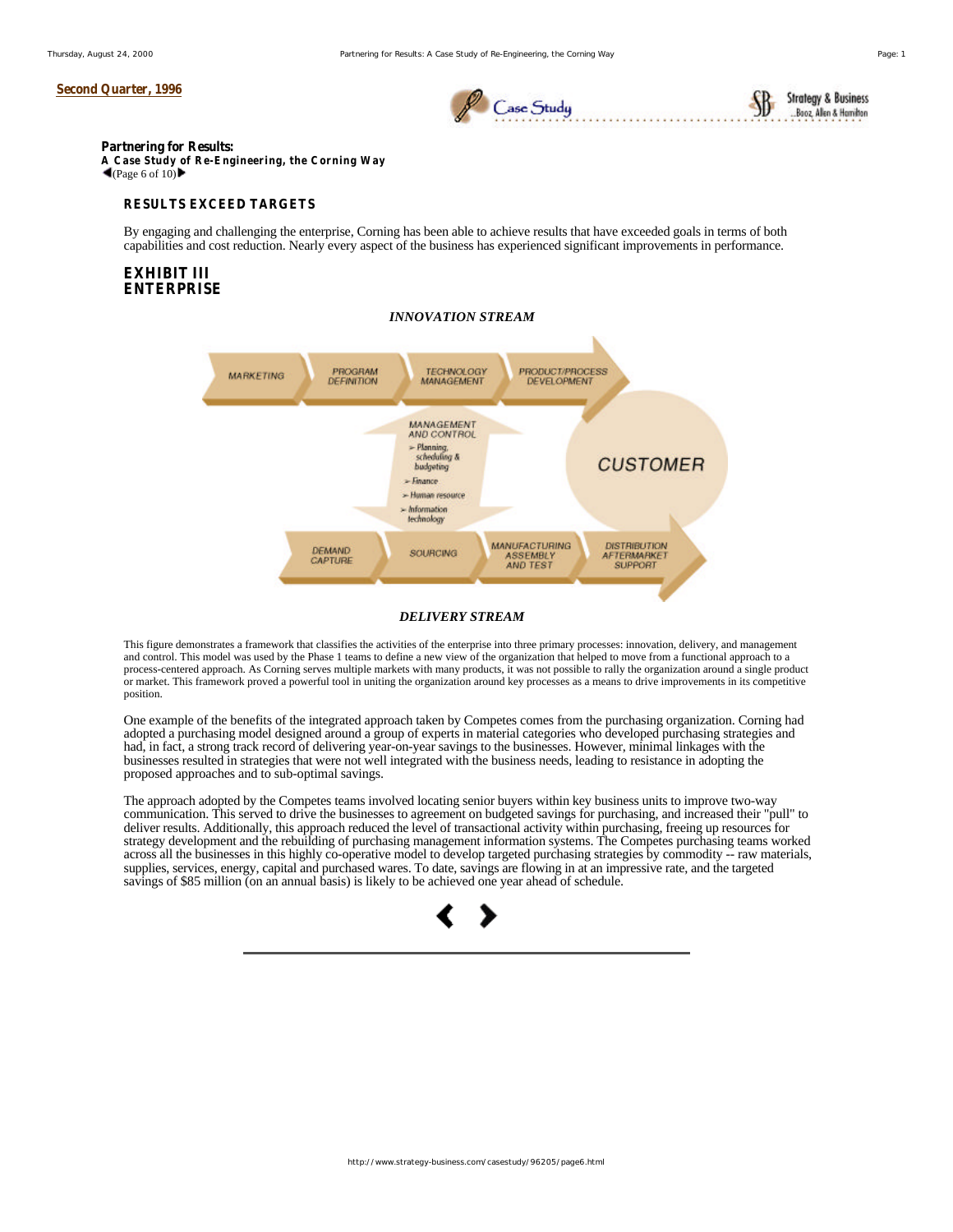

**Strategy & Business** 

Booz, Allen & Hamih

# **Partnering for Results:**

**A Case Study of Re-Engineering, the Corning Way**   $\blacktriangleleft$ (Page 7 of 10) $\blacktriangleright$ 

In the case of Competes, there were "no sacred cows." This was illustrated by the business and corporate roles team, which tackled the thorny issue of the role of the corporate center. Over the past decade, Corning had developed a model for its corporate functions that emphasized relatively high service levels and vertical integration. As a result, Corning built internal capabilities for services including lawn maintenance, benefits administration and food service. If Corning was to transform itself, it had to recognize that delivering corned beef sandwiches, while important, would not help it to compete against the likes of AT&T. With that in mind, the teams examined more than 50 corporate functions for opportunities for improvement.

To date, several services, including transportation and records management, have been outsourced, with several others in the later stages of the vendor selection process. Several other processes, including cafeteria services, have been redesigned to improve their efficiency. Overall, corporate staffing has been reduced by 600--through a combination of early retirement, attrition and targeted layoffs--with minimal impact on service levels and the community.

"People are getting used to the new staffing levels," said Van Campbell, vice chairman and chief financial officer. "There was some resistance at first, but people now recognize the need to challenge the status quo, and to address our cost position. It is the beginning of a culture change that was absolutely required."

The innovation process, long hailed as one of the hallmarks of Corning, was also examined by several Competes teams. Initially, the teams determined that a decline in revenue contribution from new products to 23 percent of sales in 1993, from 40 percent in 1990, was due to Corning's tendency to target high impact but low probability opportunities. (New products are defined as those introduced in the last five years.) "We tried to hit home runs, and did not focus on the singles, doubles and triples that built our business," said Dr. David Duke, a senior technology executive. In addition, one team determined that Corning spent too much of its R.&D. money in slow-growth markets, which generally produce a smaller payback.

As a result of their analyses, the teams identified and implemented several process improvements, including strengthening technology ownership at the business level and creating a rigorous yet flexible innovation process. They also built the capability to define the portfolio of innovation projects by risk and opportunity profile at both the business and corporate levels. While the changes are just now taking hold, it is clear that the redesigned processes are critical for Corning's growth aspirations. "This is a process we have waited 15 years for," a senior executive said.

These are a few of the results that came from focusing improvement efforts around several basic themes. From the start, teams were directed to identify best practices that existed within Corning, and to establish a process for sharing these practices across the company's businesses. With multiple businesses and plant locations across the world, which had operated fairly autonomously, this area provided fertile ground. Once these best practices were identified, the teams focused on simplifying and strengthening critical processes by taking a clean sheet approach to redesign to provide more rigor and better process definition. Another common improvement theme was the deployment of enhanced decision-support systems across the processes.

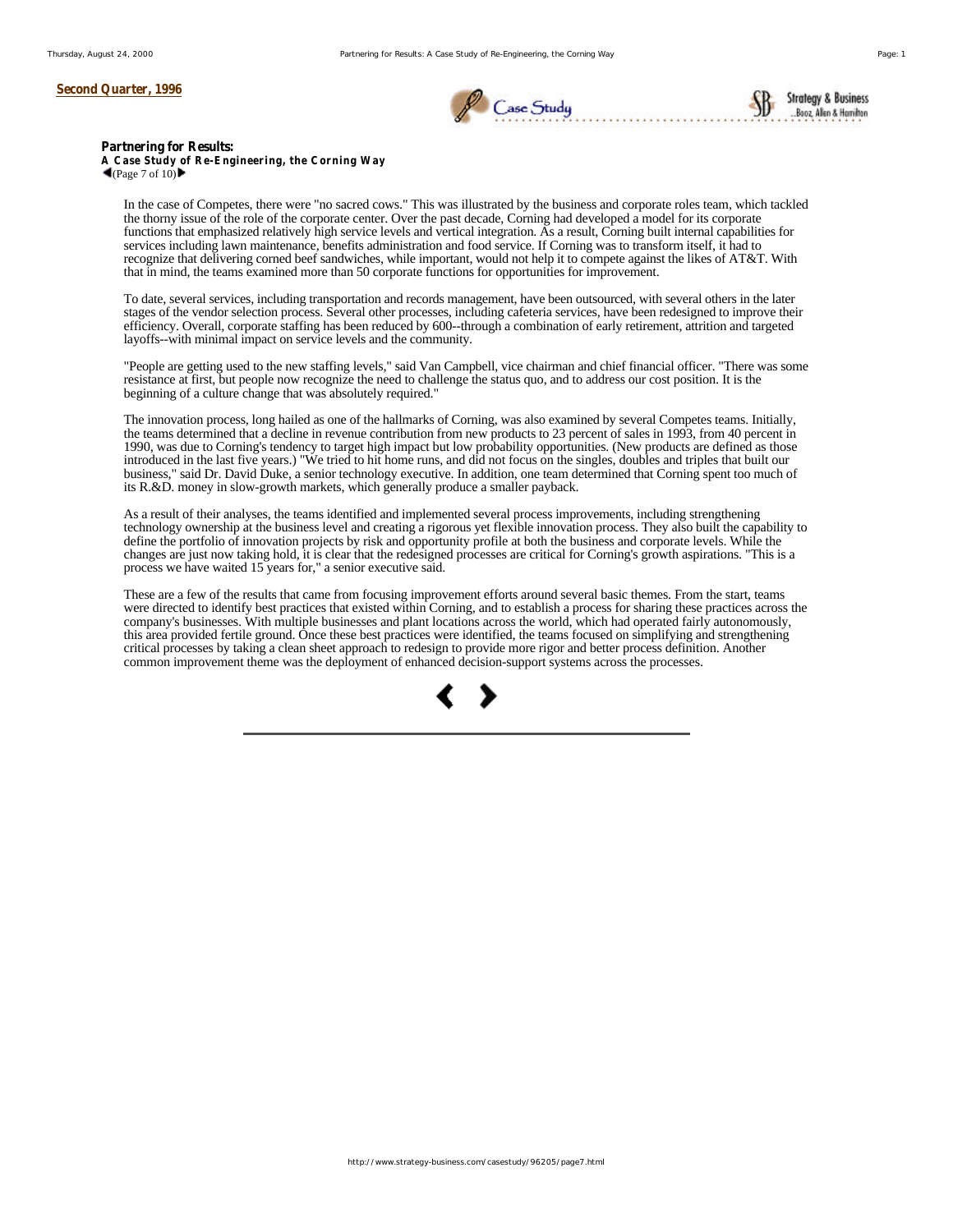

```
Strategy & Business
Booz, Allen & Hamilton
```
**Partnering for Results: A Case Study of Re-Engineering, the Corning Way** 

 $\blacktriangleleft$ (Page 8 of 10) $\blacktriangleright$ 

# **LESSONS FROM LEADERS**

As is to be expected, all initiatives did not progress at the same pace across the organization. By examining those processes that were slower to take hold, the teams identified some common themes. The need for strong leadership and a full-time process champion to push progress was cited as one of the key drivers for the successful initiatives. "Leaders need to be actively engaged in the initiatives," said Mr. Garrity of Corning Technologies, "to ask questions, follow up, measure results and reward new behaviors." But involvement alone was not enough. The leaders of the successful initiatives demonstrated a passion for change, and a willingness to challenge the status quo. "They needed to sit on the desks of the business leaders," said Mr. Campbell, vice chairman, "and let them know that they will not go away until the changes are implemented." As is the case in companies, industries and governments, the ability to drive change often comes down to a simple yet resolutely (Abstract) concept--leadership

Illustration by Evangelia Philippidis



A more tangible issue identified by the teams involved the need for structured measuring systems. Monitoring and tracking were seen at first as burdensome and perhaps not really necessary, but later were deemed to be essential to facilitating implementation. While some process teams, such as purchasing, created a measurement system that was linked to Corning's financial systems, the overall Competes initiative did not drive an enterprise-wide cost and capability tracking system. One senior executive, Mr. Garrity, recognized this, and implemented a Lotus Notes-based system, which, he said, "allowed us to easily track progress against both capability and cost objectives, enabling us to integrate key milestones into division managers' variable compensation." The system contributed to the relatively high level of progress in his business unit, and is now being examined for deployment in other areas.

The teams also generated insights into what worked well for Corning--practices that will be built into the organization's ongoing methods of conducting business. The structured, full-time team approach was new to Corning, and was cited as a key success factor for the initiative. While meeting initial resistance, the philosophy of pulling some of the best people from the organization for a full-time assignment will become an ongoing practice for Corning. "There was real value in taking key players and having them hold a mirror to the organization as a means for driving change," Mr. Campbell said.

These teams worked in the same area, improving their ability to share

information and facilitating the establishment of informal networks that continue to yield benefits. Driven by clear and aggressive goals and objectives at each step of the way, the teams were held accountable for identifying barriers to success and directing progress throughout the organization. As a result of this process, Corning management and employees have learned "the meaning of rigor, to listen and share thoughts and to be results-oriented...one of the best things we did was to send the teams to the Donut Factory," an executive said.

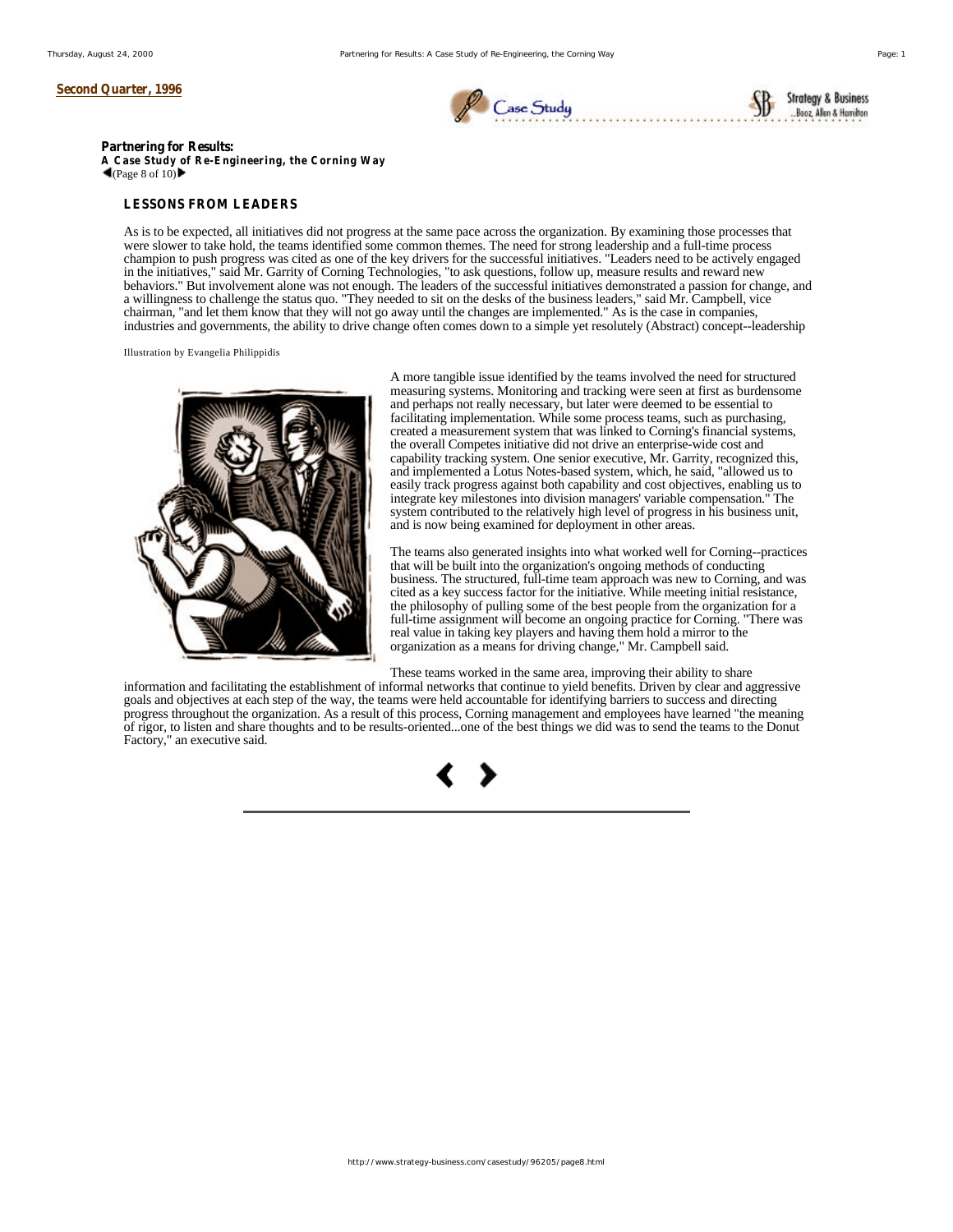

**Strategy & Business** Booz, Allen & Hamilton

# **Partnering for Results:**

**A Case Study of Re-Engineering, the Corning Way**   $\bigtriangleup$ (Page 9 of 10) $\bigtriangledown$ 

# **CORNING COMPETES**

While Corning still faces challenges, the Competes program has significantly improved its competitive position. "In 1994, Corning's products businesses made \$140 million, and we told analysts we planned to double this by 1996 with the help of Corning Competes. But in reality, we hit \$310 million in 1995! By this time we were targeting \$200 million in incremental savings and have shot right past that target in delivering," a senior executive said.

Illustration by Evangelia Philippidis



In addition, capabilities to drive growth are coming on-line. A globalization team has been developing processes to enable Corning to capitalize on emerging opportunities across the world. Through a new framework for global expansion, the team dismantled the old paradigm of the businesses pursuing opportunities in isolation by defining a mechanism for them to share risks and resources. As a result, Corning is now better able to leverage its diverse product portfolio to capture opportunities in emerging global markets--a key part of any growth strategy.

By taking an integrated approach to transformation, and addressing the necessary culture change within the context of its values and competitive situation, Corning management has delivered upon its commitment to customers, shareholders and employees. At the end of January 1996, Corning management held a Competes celebration for the 300-plus people who participated in the process. During the presentations, a senior executive made the following observation: "Corning Competes has had a profound impact on the future of this company. The renewed focus on rigorously defined, value-added processes will enable us to win on the competitive battlefield and achieve our financial objectives. The hundreds of fellow employees who gave so much of themselves in this effort have changed this company forever. We simply cannot thank them--you--enough."